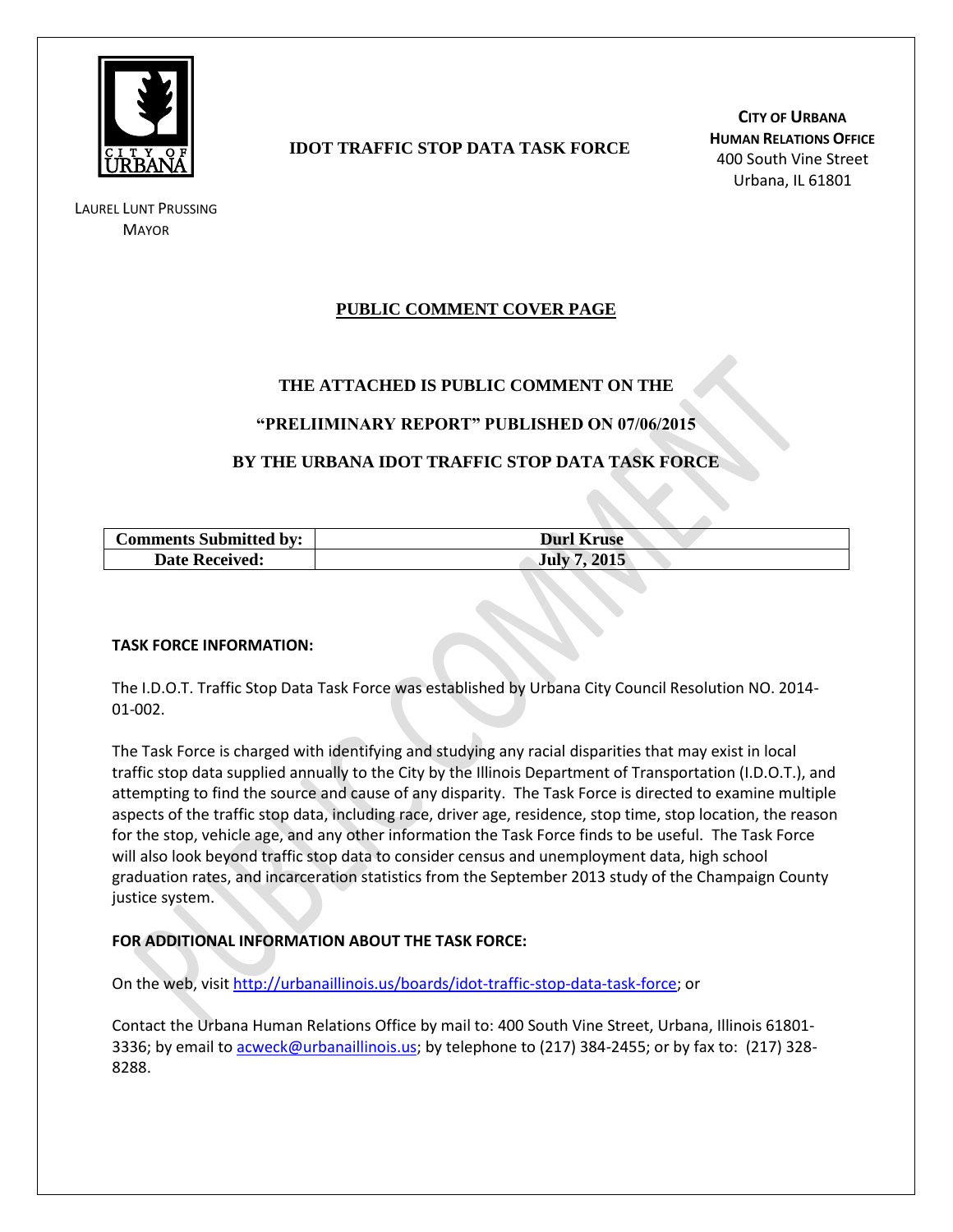On Jul 6, 2015, at 9:02 PM, Durl Kruse [<jandurl@comcast.net>](mailto:jandurl@comcast.net) wrote:

Unfortunately I was not aware the Task Force had rescheduled its Monday meeting for this past Thursday. After reading the Friday N-G article I checked the city website and have read the draft report. I would like to offer a few suggestions for the Task Force to consider at its July 15 meeting. Clearly the report is taking shape and the work and efforts of everyone is coming to fruition. You are to be commended for giving the City Council and community a substantive and meaningful report.

Durl Kruse PS-Hopefully Todd can forward this email to the rest of the Task Force members.

I will break my comments into three sections: general comments, improving clarity of language, and minor revisions to the report recommendations.

# **GENERAL COMMENTS:**

1. Page 1: You identify your four major areas of study. Within the timeframe with which you had to work, I feel the Task Force did a reasonably good job addressing topics 1-3, Literature, Statistics, and Impact. Regarding police procedures, I feel a more detailed and nuanced public examination of specific UPD traffic stop procedures, strategies, and tactics should have occurred. In particular a more descriptive analysis of traffic stop training, current UPD traffic stop procedures and policies (written and non written), a clearer understanding of when, why, and how the UPD conducts investigatory stops, and a survey of beat officers' feedback would have helped greatly in examining and understanding the philosophy and dynamic of various UPD traffic stop interactions.

2. Page 3: The Context section is very well written and excellent in highlighting the interrelationship of historical and local of policing practices as they relate to race and community. The Task Force's point that "*law enforcement is the community's mechanism to enforce its own standards. Significant discontinuity between the community's sanctioned methods and law enforcement's utilized methods raises serious concerns about the legitimacy of particular law enforcement methods"* establishes a clear and forceful understanding of *why* our community should continue to have a dialogue as to how to reduce traffic stop racial disparities while insuring public safety for everyone.

3. Page 4: **Include and define the three types of stops being tracked by the UPD in the definition section: "Traffic Stop", Patrol Stop" and "Community Caregiving Stop".** The first two types of stops are slightly defined on page 27, but nowhere in this report is "Community Caregiving Stop" defined. All three need to be clearly defined leaving little ambiguity for officers or the public as to what distinguishes each from the other. This is critical for future data collection and interpretation that tracks whether investigatory stops contribute to racial disparities and/or crime reduction.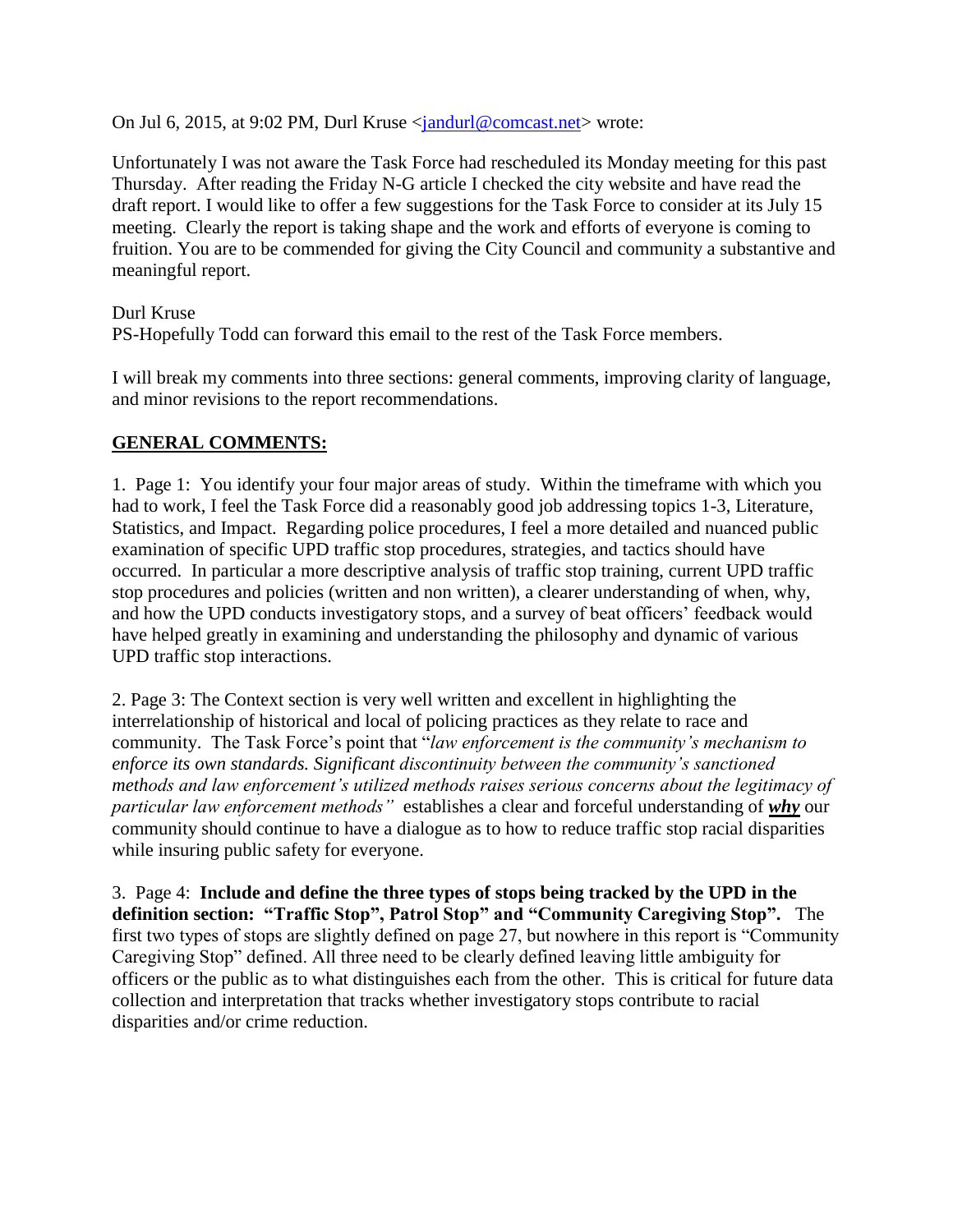## **WORDING REVISIONS/CHANGES:**

1. Page 4 "Investigatory stop" definition: Your report states that the **primary reason** for making an investigatory stop is to engage in further investigation of other **potential crimes in the area where the stop is made.** Although this is certainly one reason for making an investigatory stop, research clearly concludes it is not the only nor possibly even the primary reason. Other reasons include to "**check suspicious behavior", "search for contraband", and "intimidate or harass certain individuals".** Few of these reasons have anything to do with directly "investigating a specific crime" but rather police discretion of who to watch and monitor because of past behavior or race.

I suggest the following rewording: *"……, the reasons for making an investigatory stop are multi-faceted, including but not limited to the investigation of potential crimes in an area, to check suspicious behavior, and to search for vehicular contraband."*

2. Page 6: Bullet Two - I'm not sure that a statistician can identify "bias", but I know he can identify numerical disparities. Therefore I suggest the word "bias" be replaced with **"any racial disparities"** that may exist.

3. Page 6 Bullet Three - "The Task Force is recommending crime statistics should be regularly reviewed to assure that any differences in police tactics……….." But WHO is to do the reviewing? Certainly the Task Force is not suggesting it be the sole responsibility of the UPD to justify police tactics by crime reduction and determine the negative impact such tactics have on the communities where they are used. Clearly the UPD and community must do this together to be meaningful and to build community trust. Therefore I suggest the following language: **"***Crime statistics should be regularly reviewed co-jointly by the UPD and representatives of the minority community to assure that any differences in police……….."*

4. Page 21 Testimonial #2 - grammatical correction - delete *Cathy* in line17.

5. Page 22 Testimonial #3 continued - several grammatical corrections

6. Page 27 - Traffic and Patrol stops are briefly defined in the first paragraph, but not Community Caregiving stops. Would be helpful to reader to add brief definition of Community Caregiving stops here also.

# **REPORT RECOMMENDATIONS:**

1. Page 28 Bullet One Recommendation:

While the collection of traffic stop data by "category" is a good addition to the UPD data collection, it falls FAR short of easily identifying when an "investigatory stop" is also a part of a patrol, safety, or community caregiving stop. Yet it is the "investigatory stop" that is crucial to tracking in order to understand its effect in reducing crime and whether it contributes to racial disparities. Unless the UPD and community devises a clearer and more systematic way of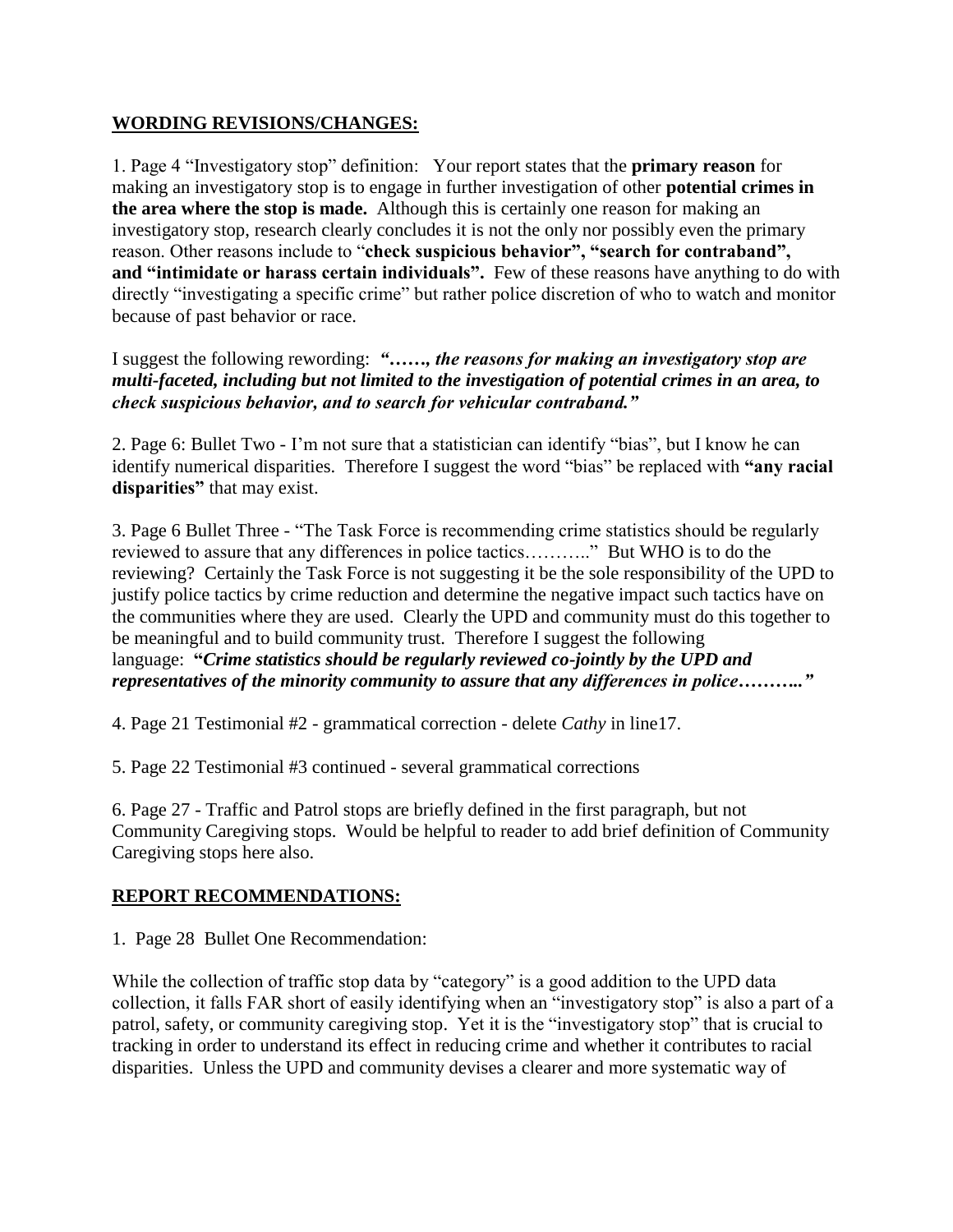tracking investigatory stops, I fear frustration and ambiguity will negatively effect future data analysis. I encourage the incorporation of the following language into this recommendation:

*The collection of traffic stop "category" data as instituted is a good addition to the data collected by the Police Department. These categories should be reviewed and changed as necessary to improve and inform data collection. In addition to category of stop, whether that stop included an investigatory component should be immediately added to the data collection by adding a check box noting such on the citation or warning ticket.* Additional pieces of data (for example, reason for length of stop) should also be collected.

2. Page 29 Bullet One Recommendation:

I do not understand the phrase, neither do I know where the Task Force concluded: "*Training on the proper use of traffic stops appears to be effective, this should be continued."* What specific training are you referring to and how have you concluded it to be effective? Where is the evidence???? Traffic stop data show a range of racial disparities and it has yet to be determined whether UPD's traffic stop tactics actually do reduce crime more effectively than other possible approaches. Are you overreaching with this wording? I would suggest the following language would be more practical, unbiased, and a fairer representation of what you might want to be saying:

"*Training on the proper use of traffic stops is an ongoing and critical part of effective policing. Such training helps insure more tactical uniformity and consistency, as well as mitigate racial bias. Such training should be continuous and reflective of the highest professionalism of community policing and consistent with community policing standards. Such training should include information on the negative impacts of disparate traffic stops particularly for African-American drivers.*

*3.* Page 29 Bullet Two Recommendation:

Again I don't believe statisticians can identify biases, but they can identify numerical disparities. Therefore I would suggest the following minor change:

…………….that they can be aware of trends and traffic stops and examine any *racial disparities that may result from existing training and/or current policing tactics.*

4. Page 29 Bullet Four Recommendation:

I feel just to "*report on progress"* is too vague a parameter for what is needed. Let's be clear what we are trying to achieve by this annual review. I would suggest the following minor change:

…………….regarding traffic stops bi-annually or annually and publicly report *whether progress in reducing traffic stop racial disparities is occurring.*